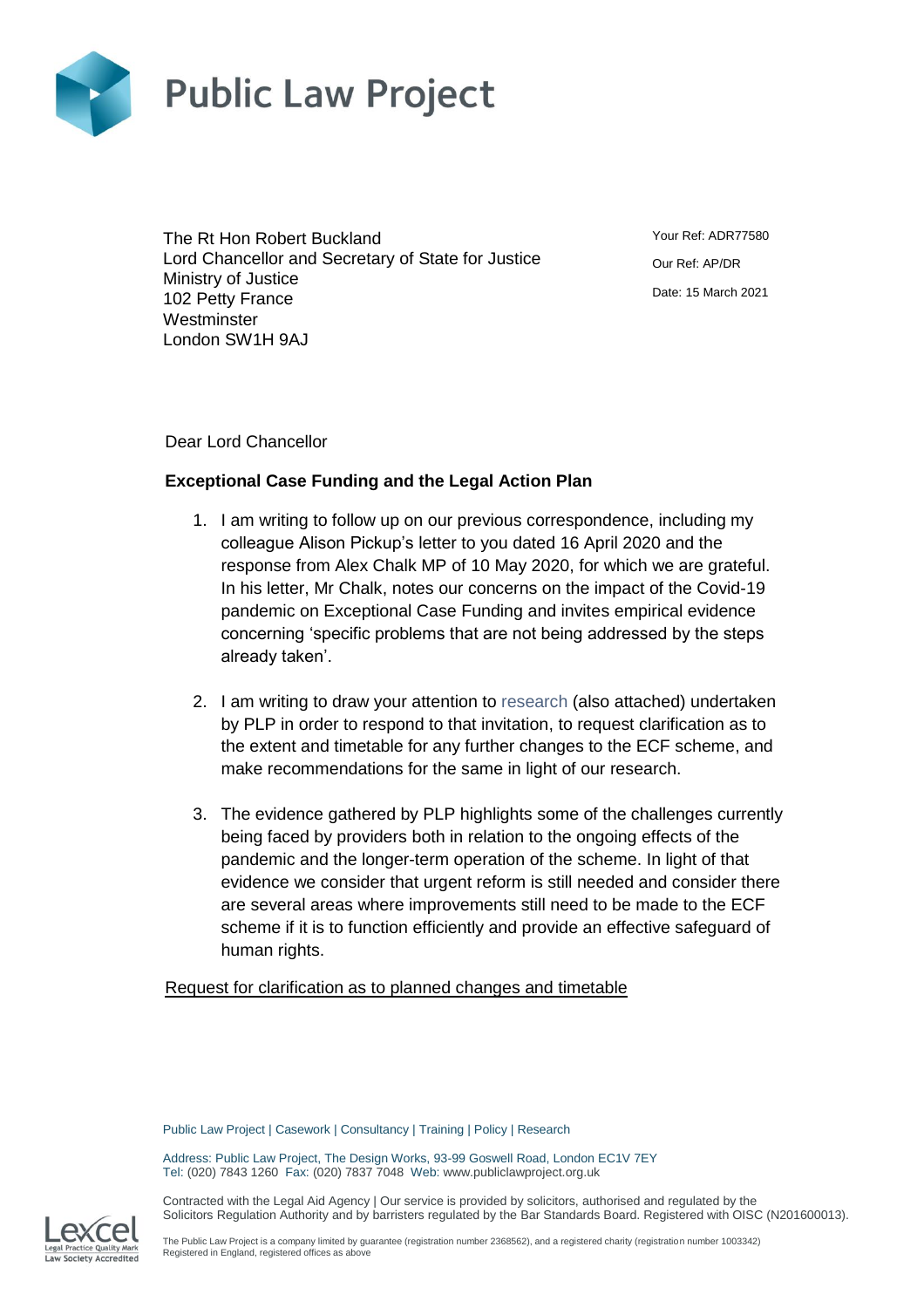- 4. The MoJ's action plan published following the LASPO PIR included a commitment to 'simplify the ECF scheme to ensure it works effectively as possible'. We note the contents of Alex Chalk MP's letter of 10 May 2020, as well as an email from Deepika Patel of the MoJ dated 1 September 2020 setting out recommended improvements following a roundtable discussion PLP attended in September 2019. We understand that those improvements are to be made by September 2021.
- 5. We should be grateful for confirmation as to whether the Ministry of Justice continues its consultative work on the Exceptional Case Funding scheme (or whether this has now concluded) and whether any further changes are still planned, beyond those set out in Alex Chalk MP's letter of 10 May 2020 and Ms Deepika's email of 1 September 2019 (attached for reference).
- 6. We note that the pace of changes being introduced as a result of government consultation remains slow. It is now more than 18 months since the Ministry of Justice published its Action Plan and committed to reform of specific areas. It has taken 12 months from a stakeholder meeting to formulate recommendations and a further 12 months to implement them appears unambitious. In addition, further improvements are needed, as set out below.
- 7. Where reforms have still not been made or sufficiently introduced to match the promises of the Action Plan, individuals are facing practical barriers to legal aid on a day-to-basis. As the ECF scheme is intended to act as a safety net to protect individuals from serious breaches of their human rights, it is essential that it functions effectively at all times.

## PLP's empirical research

- 8. Over summer 2020 we worked to collect further evidence of the impact of the COVID-19 pandemic on the Exceptional Case Funding Scheme. PLP surveyed the 80 legal aid providers that responded to our earlier [survey.](https://publiclawproject.org.uk/wp-content/uploads/2020/01/Improving-Exceptional-Case-Funding-Website-Publication-Version-docx.docx.pdf) There were 15 responses to the updated research, which indicate some of the challenges that providers were facing by the end of June when the survey was carried out. The main findings of the research were:
	- a. 60% of respondents said that the pandemic had directly impacted their capacity or ability to make ECF applications;
	- b. 80% said that they were unaware of the steps that the Legal Aid Agency had taken to ensure the accessibility of the ECF scheme in the pandemic; and,
	- c. Nearly three quarters (73%) thought more should be done to improve the accessibility of the scheme.
- 9. The responses demonstrate that existing difficulties with the ECF scheme have been exacerbated by the pandemic at a time when legal aid providers have less capacity. These findings are also supported by the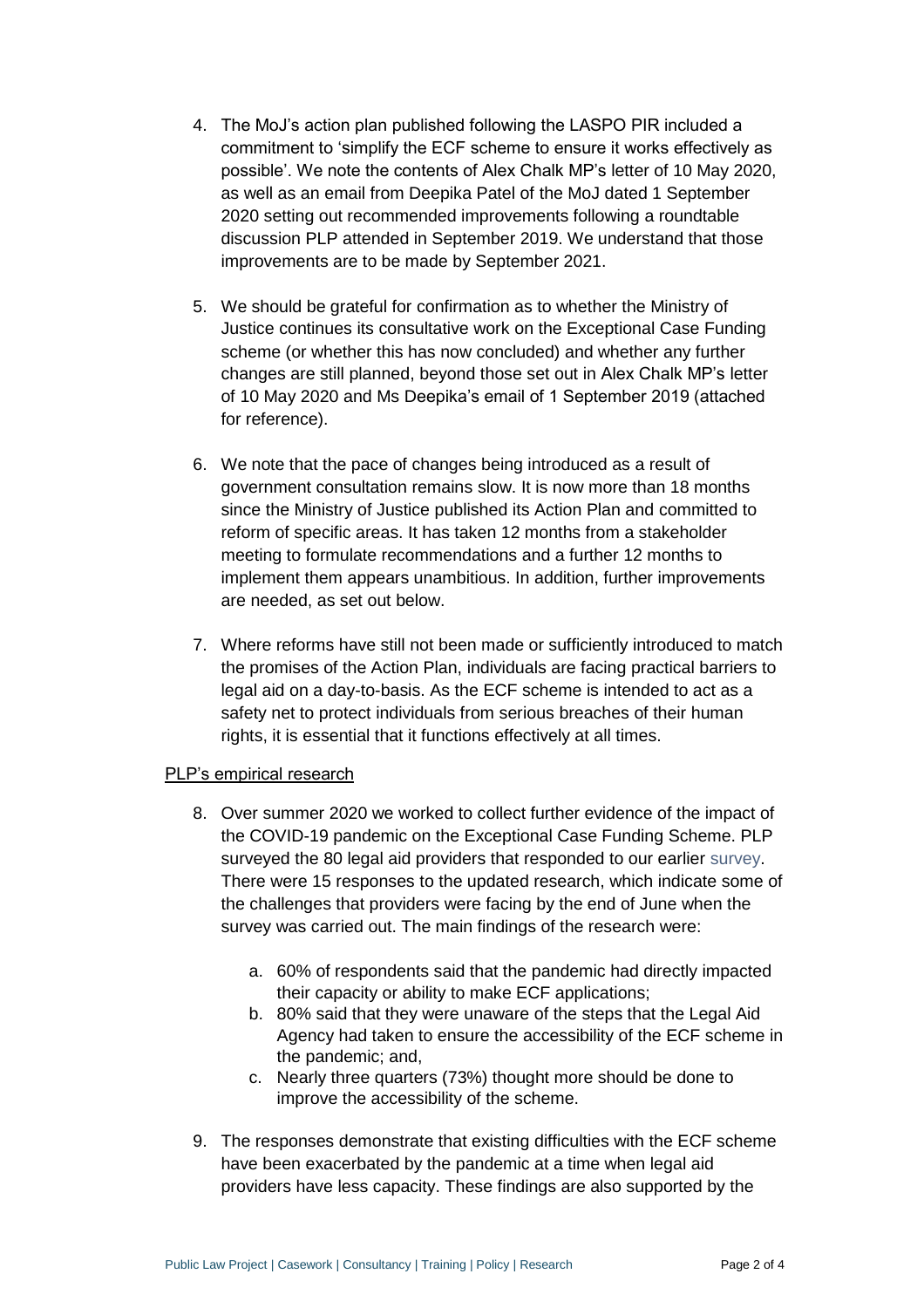government's own data, which shows a 23% drop in the number of ECF applications as compared with the same quarter of the previous year.

10. Some of the problematic areas highlighted by the research include: difficulties for providers in contacting the ECF team, particularly in relation to urgent cases; low levels of awareness where positive changes had been introduced by the Ministry of Justice to mitigate the impact of the pandemic on legal aid providers; ongoing issues with slow decisionmaking in some cases and for particular types of funding, such as disbursement extensions; and, inconsistent decision-making or other technical issues with the operation of the scheme that are off-putting to legal aid providers.

## Recommendations for further reform

- 11. Below we recommend some areas in which the ECF scheme could be improved, which are based on the findings of our research and the work of our casework team. We hope trust that these will be taken into account as part of any consultative work that the Ministry of Justice continues to do:
	- 1) Urgently address the lack of an effective procedure for considering urgent applications. The evidence from our research demonstrates that the ECF application process must be simpler and quicker for legal aid providers to access for their clients. The pandemic exacerbated barriers to the ECF scheme where providers had less capacity, but our research shows that legal aid providers find the application process off-putting because it is time-consuming, risky and financially unviable in many cases as the lack of an urgent procedure often compels providers to work at risk where they do take on cases.
	- 2) Reinstate a direct helpline to contact the ECF team. The findings of our research indicate that there were low levels of awareness about whether the changes introduced by the Legal Aid Agency in relation to the pandemic were applicable to ECF. A direct helpline would ensure that information about the ECF scheme and its application in specific cases would be easily accessible at all times, including any future disruption due to pandemic or other unprecedented circumstances. It would also help to ensure that anyone making an urgent application could contact the ECF team directly.
	- 3) Introduce a presumption that LAA caseworkers will grant applications for specific common categories of case that are highly likely to be granted, for example Art. 8 immigration cases (where the grant rate in 2019/20 was 80%<sup>1</sup>) and EU Settled Status applications which are also highly likely to succeed. Ultimately introducing presumptions that funding will be granted in these

 $\overline{a}$ 

<sup>1</sup> <https://www.gov.uk/government/statistics/legal-aid-statistics-january-to-march-2020>